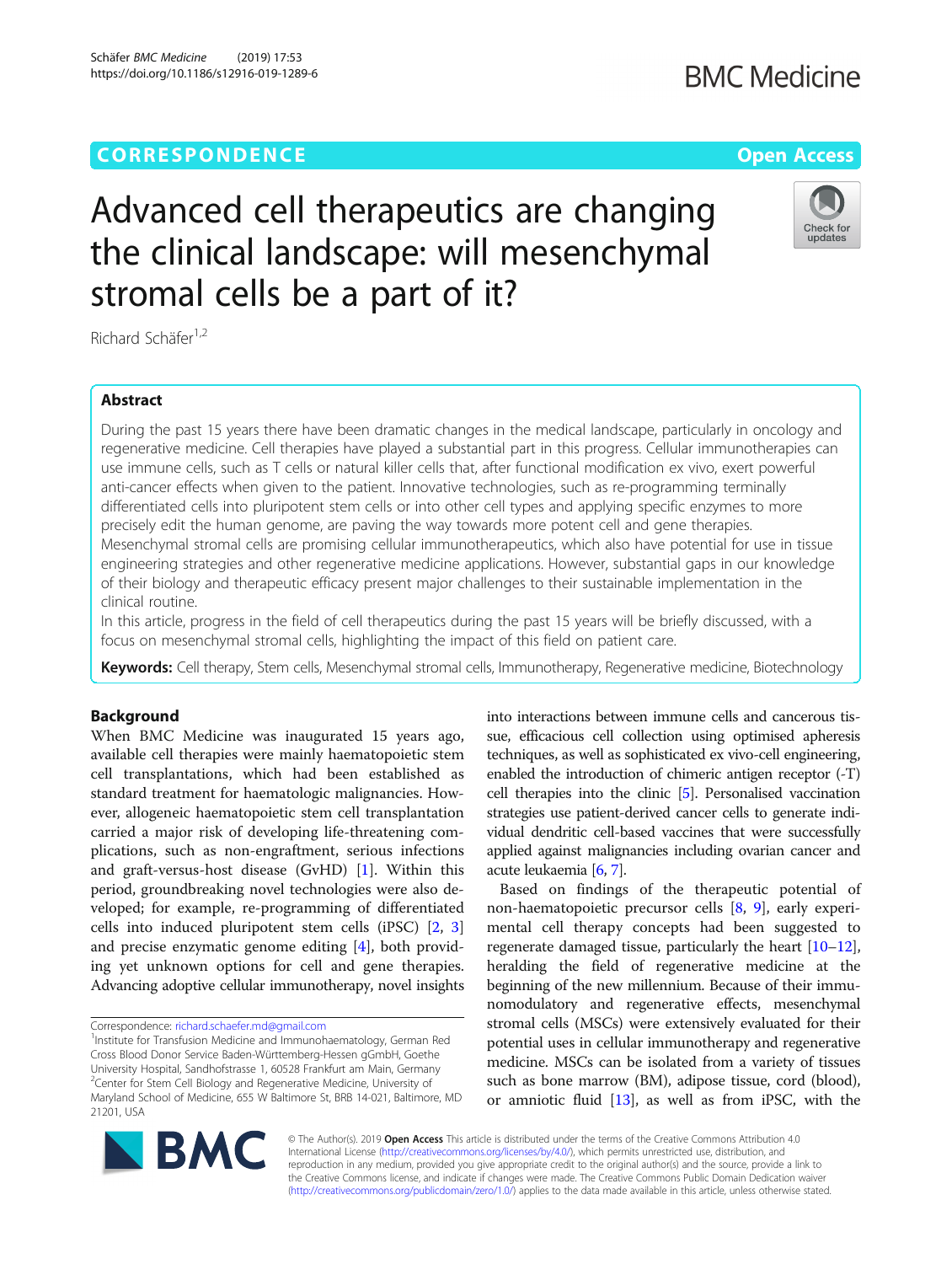potential of an inexhaustible source [\[14\]](#page-2-0). Here I elaborate on significant developments in MSC therapies during the past 15 years.

# Immunomodulation cell therapies

Interacting with different immune cell subsets, MSCs exert immunomodulatory effects in vitro, such as suppressing activated T cell proliferation and cytokine production. They have been shown to induce a tolerogenic immune phenotype in vivo, as characterised by a decrease in pro-inflammatory IL-17 positive T cells and an increase in regulatory T cells [\[13](#page-2-0), [15,](#page-2-0) [16\]](#page-2-0). These observations suggest that MSCs may be interesting candidates for the treatment of immunopathologies. Indeed, MSC therapeutics have been applied in multiple clinical trials for GvHD and organ graft rejection, as well as for autoimmune diseases like multiple sclerosis, myasthenia gravis or type 1 diabetes mellitus [[16](#page-2-0), [17](#page-2-0)]. Yet, clinical results over the past decade have been variable [\[16\]](#page-2-0). Specifically, an allogeneic MSC product for GvHD therapy performed disappointingly in 2009 [\[18](#page-2-0)], dampening initial enthusiasm. Also, a recent Cochrane review of numerous clinical trials [\[19\]](#page-2-0) found insufficient evidence that MSCs were an effective therapy for GvHD. Innovative approaches for MSC-mediated GvHD therapy include MSC-derived extracellular vesicles [\[20](#page-2-0)]; pooling of BM-derived mononuclear cells to generate a more standardised MSC product with robust immunomodulation capacity [[21](#page-2-0)]; and measuring the ability of immune cells to kill MSC, thereby identifying patients who respond to MSC immunotherapy [\[22\]](#page-2-0).

# Regenerative medicine

MSCs, without or with genetic modifications or other ex vivo manipulations to increase their therapeutic potential, have been shown to exert therapeutic effects in diseases of various organs, including the heart, lung, liver, pancreas, kidney, skeletal system and the central nervous system [\[23](#page-2-0), [24](#page-2-0)]. To date, MSCs have been assessed for regenerative applications in numerous clinical trials, with the main sources being BM and adipose tissue [\[24\]](#page-2-0). As MSCs feature the potential for mesodermal differentiation in vitro, direct tissue replacement of damaged tissue by differentiated MSCs was initially postulated as a mechanism of action [\[25](#page-2-0)]. However, growing evidence has shifted towards paracrine factors and extracellular vesicles being responsible for mediating immunomodulatory and regenerative MSC functions [[23,](#page-2-0) [26](#page-2-0)]. Novel technologies allow the large-scale production of MSCs in bioreactors [\[27\]](#page-2-0); MSC can also be applied, with or without scaffolds, in tissue engineering concepts [[28](#page-2-0)] for disease modelling and therapy.

# Challenges and novel approaches

The past decade has shown that, despite encouraging clinical data, major challenges prevail before MSC

therapies can be sustainably implemented in the clinical routine. To date, the poorly understood heterogeneity of MSCs means that major issues are yet to be addressed; for example, between individuals and within respective MSC preparations, variable manufacture technologies, and minimally defined media supplements (such as fetal calf serum or human platelet lysate) [\[29,](#page-2-0) [30\]](#page-2-0). Consequently, it is difficult to compare MSC therapeutics because they lack standardized quality and there are only few measures available – some of debatable relevance – to assess their potency. Therefore, it remains unclear as to which patients will ultimately profit from these therapies.

Advanced technologies, like single cell analyses, give deeper insights into MSC heterogeneity, allowing functional cell clusters and/or molecular signatures to be identified, which could be linked to their therapeutic potential [[31,](#page-2-0) [32\]](#page-2-0).

# Conclusions

During the past 15 years, technological hallmarks like iPSC generation, genome editing and single cell analysis platforms have been developed. This biotechnological progress has led to significant achievements in the cell therapy field, including MSC-mediated immunomodulation and tissue regeneration. This progress is encouraging and the clinical MSC field is, after some stagnation, now regaining momentum.

Better understanding MSC heterogeneity, their mechanisms of action and evidence-based identification of patient cohorts who might benefit from MSC therapeutics, could help to sustainably translate these therapies to the clinic.

# Abbreviations

BM: Bone marrow; GvHD: Graft-versus-host disease; iPSC: Induced pluripotent stem cells; MSC: Mesenchymal stromal cells

#### Acknowledgments

Not applicable.

# Funding

Not applicable.

# Availability of data and materials

Not applicable.

# Author's contributions

RS wrote the manuscript and approved the final version.

#### Ethics approval

Not applicable.

#### Consent for publication Not applicable.

#### Competing interests

The author declares that he has no competing interests.

# Publisher's Note

Springer Nature remains neutral with regard to jurisdictional claims in published maps and institutional affiliations.